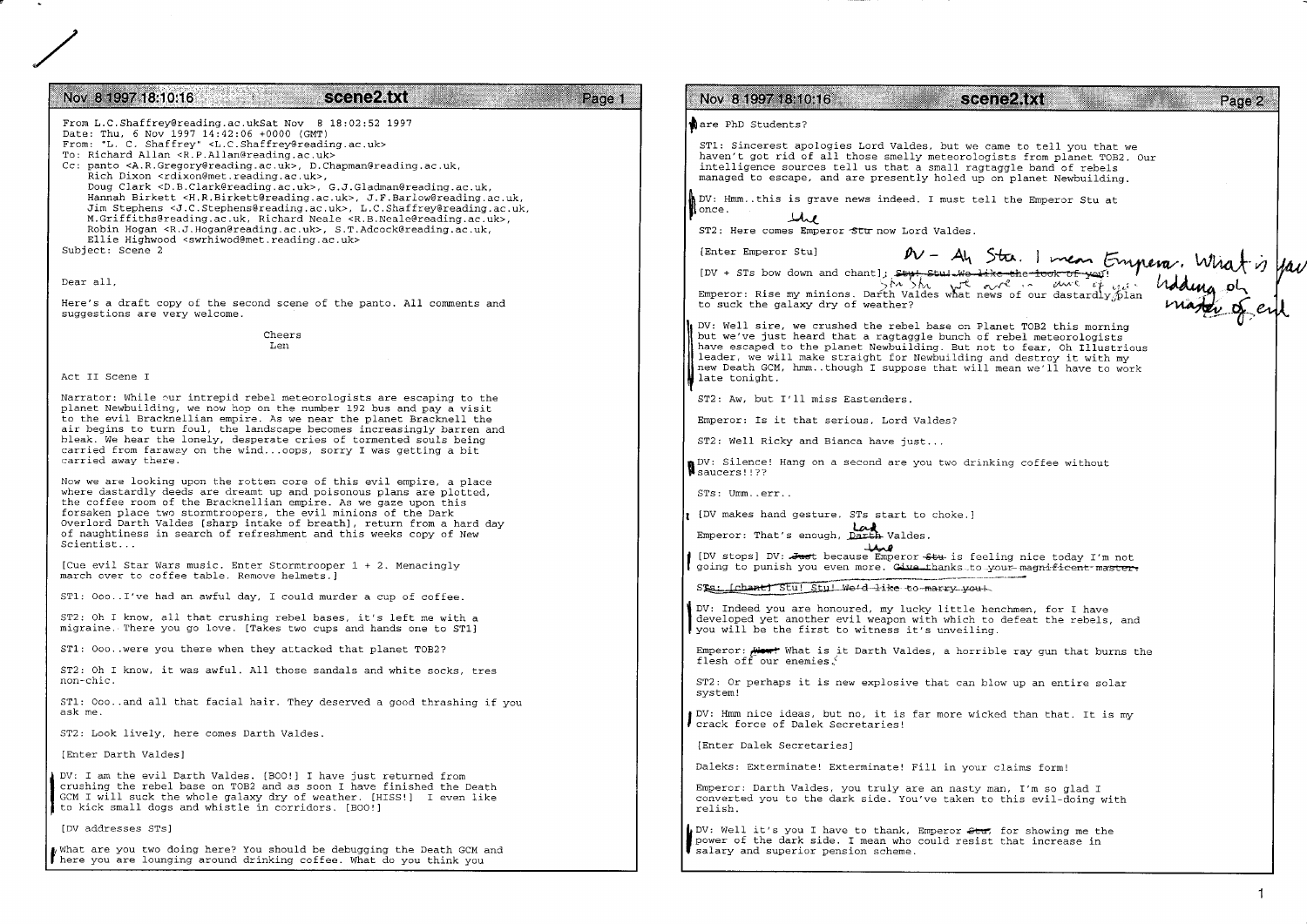| scene2.txt<br>Nov 8 1997 18:10:16<br>Page 3                                                                                                                                                             | Nov 8 1997 18:10:16<br>scene2.txt<br>Page 4                                                                                                                                                                                                                          |
|---------------------------------------------------------------------------------------------------------------------------------------------------------------------------------------------------------|----------------------------------------------------------------------------------------------------------------------------------------------------------------------------------------------------------------------------------------------------------------------|
| She she we want to have<br>[DV + STs]: Stu! Stu! You could be our queu!<br>your babies"<br>by: Now, let's all pratse our wonderful chief executive in song.<br>[Baddles song (to be written). All Exit] | Ken: Well as I mentioned in the first Act, what we need to do is to<br>train up our useless ragtaggle bunch of PhD students into PV<br>knights. Then they can attack the Death GCM in our Xpilots.                                                                   |
|                                                                                                                                                                                                         | Luke: But how do the Xpilots get past the Death GCMs defences?                                                                                                                                                                                                       |
| Act II Scene II<br>Narrator: The rebels have landed on planet Newbuilding, a strange and                                                                                                                | Ken: What I failed to mentioned, even though this is central to the<br>the plot, is that we also need it to develop a cunning computer virus<br>that will enable us to scramble their defence systems, thus allow our<br>Xpilots to attack without fear of reprisal. |
| unusual planet, for here the roofs don't leak and toilets lights are<br>automatic. As we join them they step out from the JCMMterprise and<br>into this brave new world                                 | Captain: Fortunately for you rebels, Mr. Spocktrager, our technical wizard, .<br>is with us.                                                                                                                                                                         |
| [Enter Luke, Princess, Swipc3o, Obiwan]                                                                                                                                                                 | Spocktrager: Not to fear Captain. I'll come up with a plan.                                                                                                                                                                                                          |
| PLC: Ah, so this is Planet Newbuilding then? A bit cold though isn't<br>Luke?                                                                                                                           | Captain: In that case we shall retire to the JCMMterprise so that<br>Mr. Spocktrager can develop his computer virus.                                                                                                                                                 |
| Luke: Yeah, it is a bit nippy, especially since the thermostats reckon<br>it's a constant 42 degrees Celsius.                                                                                           | Scotty: We're doomed!                                                                                                                                                                                                                                                |
|                                                                                                                                                                                                         | [Scotty, Spock and Captain exit]                                                                                                                                                                                                                                     |
| Ken: Mmm, I believe that this is the fourth coldest planet I've visited<br>in the month of December since 1972.                                                                                         | Ken: It's time to train up that ragtaggle bunch of Phd Students into<br>PV knights. Luke and Princess Layer Cloud, could you fetch them for                                                                                                                          |
| Swipc3o: Really Obwian Kenobi Sir, that is a most interesting fact.                                                                                                                                     | me?                                                                                                                                                                                                                                                                  |
| Luke: Swipc3o, I think that your blatant lie circuits are wearing out<br>again.                                                                                                                         | [Enter PV knights 1, 2, 3]                                                                                                                                                                                                                                           |
| PLC: Look here come the crew from the JCMMterprise.                                                                                                                                                     | PV knight1: STORM TRACKS!                                                                                                                                                                                                                                            |
| [Enter Captain, Spock, Scotty. Spock holding black box thingy]                                                                                                                                          | PV Knight2: RADIATION!                                                                                                                                                                                                                                               |
| Captain: Greetings and salutations rabbleser rebels. Fortunately for                                                                                                                                    | PV Knight3: LIGHTNING!                                                                                                                                                                                                                                               |
| you we have brought with us our fantastically advanced sensor<br>equipment with which we will be able to concisely and precisely locate                                                                 | PLC: How on Newbuilding are this useless lot going to become PV Knights?                                                                                                                                                                                             |
| any significant hazards to ourselves on this new planet. Mr. Spocktrager,<br>our technical wizard, will initiate the search.                                                                            | Ken: I shall teach them the ways of the PV knights. They shall learn<br>the one true skill that all PV Knights possess. How to carry a cup of<br>coffee                                                                                                              |
| Spocktrager: Umm[fiddles with black box]did we a get a manual with<br>this? Ah!oh, erCaptain, our sensors indicate that the only<br>significant item on planet Newbuilding would appear to be a talking | PV Knight1: [Shocked] STORM TRACKS!                                                                                                                                                                                                                                  |
| lift.                                                                                                                                                                                                   | Ken: without a SAUCER!                                                                                                                                                                                                                                               |
| Scotty: A talking lift! Dunna talk rubbish man. What would anyone want<br>with a talking lift!                                                                                                          | PV Knight2+3: [Petrified] RADIATION! LIGHTNING!                                                                                                                                                                                                                      |
| Spocktrager: Mmmthe sensors must be broken. Hold on I'll just stick                                                                                                                                     | Luke: Holy Thurburn's Buckyballs Ken. Can they possibly do that?                                                                                                                                                                                                     |
| a post-it note on it.<br>Swipc3o: Don't fret yourselves Sirs. I'll shall perform a search of<br>Planet Newbuilding using my own built-in sensor technology,<br>oops!Loop errorcore dump [Powers Down]   | Ken: We can only try Luke. The future of Meteorology as we know it<br>depends upon these PV Knights. Should we fail and the dark side win,<br>all the weather will be sucked out of the galaxy forever. And there<br>will be no more current weather game.           |
| Luke: Damn ipc series.                                                                                                                                                                                  | PLC: Then let's go to work.                                                                                                                                                                                                                                          |
|                                                                                                                                                                                                         | Ken: Let's first see just how good their coffee carrying skills are.                                                                                                                                                                                                 |
| Captain: No need to fear Luke. Mr. Spocktrager, our technical wizard,<br>will repair your robot. Mr. Spocktrager the three fingered Vulcan<br>death grip if you please.                                 | [Each of the PV Knights gets a cup of coffee, try to walk with it and<br>spill coffee everywhere.]                                                                                                                                                                   |
| Scotty: Oh no, not the three fingered Vulcan death grip.                                                                                                                                                | PLC: They're useless.                                                                                                                                                                                                                                                |
| Spocktrager: Mmmlet's see now. Ah there's Control and Alt. Now<br>where's Delete. Oh there we go.                                                                                                       | Ken: Don't be too judgemental Princess. Carrying a cup of coffee is much<br>harder than you think.                                                                                                                                                                   |
| Swipc3o: Memory testenter new time and date [and other rebooting noises]                                                                                                                                | Narrator: An hour later, after an intensive informal seminar entitled<br>"Coffee carrying: much harder than you thought".                                                                                                                                            |

Ken: Now try carrying those cups again.

PLC: This is all very well but how on Newbuilding are we going to defeat the evil empire and the dreaded Darth Valdes?